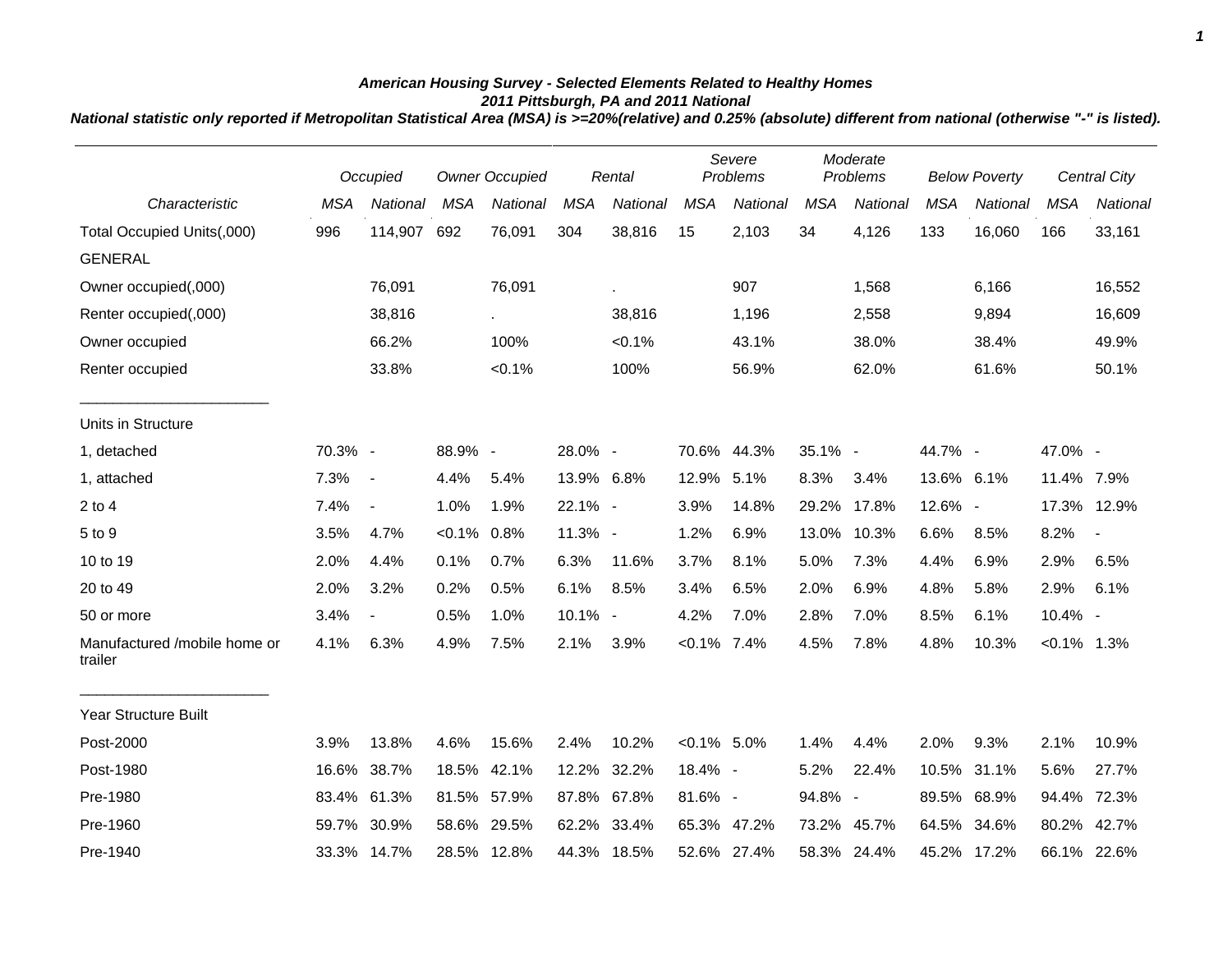|                                                        |         | Occupied                 |            | <b>Owner Occupied</b>    |            | Rental                   |                | Severe<br>Problems |                | Moderate<br>Problems |            | <b>Below Poverty</b>     |            | Central City |  |
|--------------------------------------------------------|---------|--------------------------|------------|--------------------------|------------|--------------------------|----------------|--------------------|----------------|----------------------|------------|--------------------------|------------|--------------|--|
| Characteristic                                         | MSA     | National                 | <b>MSA</b> | National                 | <b>MSA</b> | National                 | <b>MSA</b>     | National           | <b>MSA</b>     | National             | <b>MSA</b> | National                 | <b>MSA</b> | National     |  |
| Foundation (for 1-unit not<br>manufactured)            |         |                          |            |                          |            |                          |                |                    |                |                      |            |                          |            |              |  |
| 1-Unit not manufactured(,000)                          | 773     | 80,505                   | 645        | 66,752                   | 127        | 13,753                   | 12             | 1,040              | 15             | 1,772                | 78         | 7,844                    | 97         | 18,949       |  |
| With a basement under all of<br>house                  | 73.9%   | 32.7%                    | 74.9%      | 34.4%                    |            | 68.9% 24.0%              | 75.4%          | 32.2%              | 93.8%          | 22.1%                | 71.5%      | 27.3%                    | 79.2%      | 31.9%        |  |
| With a basement under part of<br>house                 | 18.4%   | 10.6%                    |            | 18.9% 11.3%              | 16.0% 7.2% |                          | 7.8%           | $\sim$             | 5.2%           | 8.7%                 | 12.5% 7.3% |                          | 18.0% 8.1% |              |  |
| With a crawl space                                     | 2.0%    | 22.1%                    | 2.1%       | 21.4%                    | 1.5%       | 25.3%                    |                | $< 0.1\%$ 24.1%    | $< 0.1\%$      | 40.2%                | 1.9%       | 25.9%                    | 0.4%       | 20.2%        |  |
| On a concrete slab                                     | 4.9%    | 33.1%                    | 3.7%       | 31.5%                    | 10.5%      | 41.1%                    | 16.8%          | 29.7%              | 1.0%           | 23.7%                | 12.1%      | 36.4%                    | 1.2%       | 38.2%        |  |
| In some other way                                      | 0.8%    | 1.6%                     | 0.4%       | 1.4%                     | 3.1%       | 2.4%                     | $< 0.1\%$ 6.1% |                    | $< 0.1\%$ 5.3% |                      | 2.0%       | 3.2%                     | 1.3%       | 1.6%         |  |
| <b>EXTERIOR</b>                                        |         |                          |            |                          |            |                          |                |                    |                |                      |            |                          |            |              |  |
| <b>External Building Conditions (non</b><br>multiunit) |         |                          |            |                          |            |                          |                |                    |                |                      |            |                          |            |              |  |
| Sagging roof                                           | 1.6%    | 2.0%                     | 1.1%       | 1.8%                     | 4.4%       | 2.9%                     | 3.5%           | 9.0%               | 4.8%           | 11.4%                | 2.7%       | 3.8%                     | 1.2%       | 2.4%         |  |
| Missing roofing material                               | 3.3%    | $\blacksquare$           | 2.9%       | $\overline{\phantom{a}}$ | 5.0%       | $\blacksquare$           | 12.9%          | 9.9%               | 3.6%           | 14.3%                | 7.1%       | $\overline{\phantom{a}}$ | 5.0%       | 3.8%         |  |
| Hole in roof                                           | 1.3%    | $\overline{\phantom{a}}$ | 1.1%       | $\overline{\phantom{a}}$ | 2.1%       | $\overline{\phantom{a}}$ | 1.6%           | 7.6%               | 9.7%           | 11.9%                | 1.8%       | 3.4%                     | 3.6%       | 1.9%         |  |
| Missing bricks, siding, other<br>outside wall material | 2.6%    | $\blacksquare$           | 2.4%       |                          | 3.9%       | $\overline{\phantom{a}}$ | 3.0%           | 10.7%              | 12.3% -        |                      | 7.5%       | 5.0%                     | 1.2%       | 3.2%         |  |
| Sloping outside walls                                  | 1.5%    | 1.2%                     | 1.6%       | 1.0%                     | 1.3%       | 2.2%                     | 2.9%           | 5.9%               | 3.6%           | 8.4%                 | 1.6%       | 2.3%                     | 1.2%       | 1.5%         |  |
| Boarded up windows                                     | 1.1%    |                          | 0.9%       |                          | 2.5%       | 1.6%                     | 3.1%           | 4.5%               | 20.1%          | 6.1%                 | 3.5%       | 2.6%                     | 2.1%       | 1.5%         |  |
| Broken windows                                         | 3.2%    | 4.2%                     | 3.2%       |                          | 2.9%       | 6.6%                     | 3.3%           | 14.1%              | 20.0% -        |                      | 7.9%       | $\overline{\phantom{a}}$ | 2.7%       | 4.8%         |  |
| Bars on windows                                        | 1.3%    | 2.9%                     | 1.4%       | 2.7%                     | 0.7%       | 3.8%                     | $< 0.1\%$      | 4.2%               | $< 0.1\%$      | 7.5%                 | 1.6%       | 4.8%                     | 6.7%       | 8.9%         |  |
| Foundation crumbling or has open 3.9%<br>crack or hole |         | 5.4%                     | 3.5%       | 5.1%                     | 6.3%       |                          | 7.6%           | 15.0%              | 27.7%          | 18.5%                | 5.9%       | 8.4%                     | 8.2%       | 6.4%         |  |
| None of the above                                      | 84.5% - |                          | 85.6% -    |                          | 78.6% -    |                          |                | 83.9% 64.2%        |                | 40.1% 50.3%          | 69.6% -    |                          | 74.4% -    |              |  |
| None of the above(excluding bars) 85.6% -              |         |                          | 86.9% -    |                          | 79.0% -    |                          |                | 83.9% 66.3%        |                | 40.1% 53.3%          | 70.3% -    |                          | 80.0% -    |              |  |
| Water Leakage During Last 12<br>Months                 |         |                          |            |                          |            |                          |                |                    |                |                      |            |                          |            |              |  |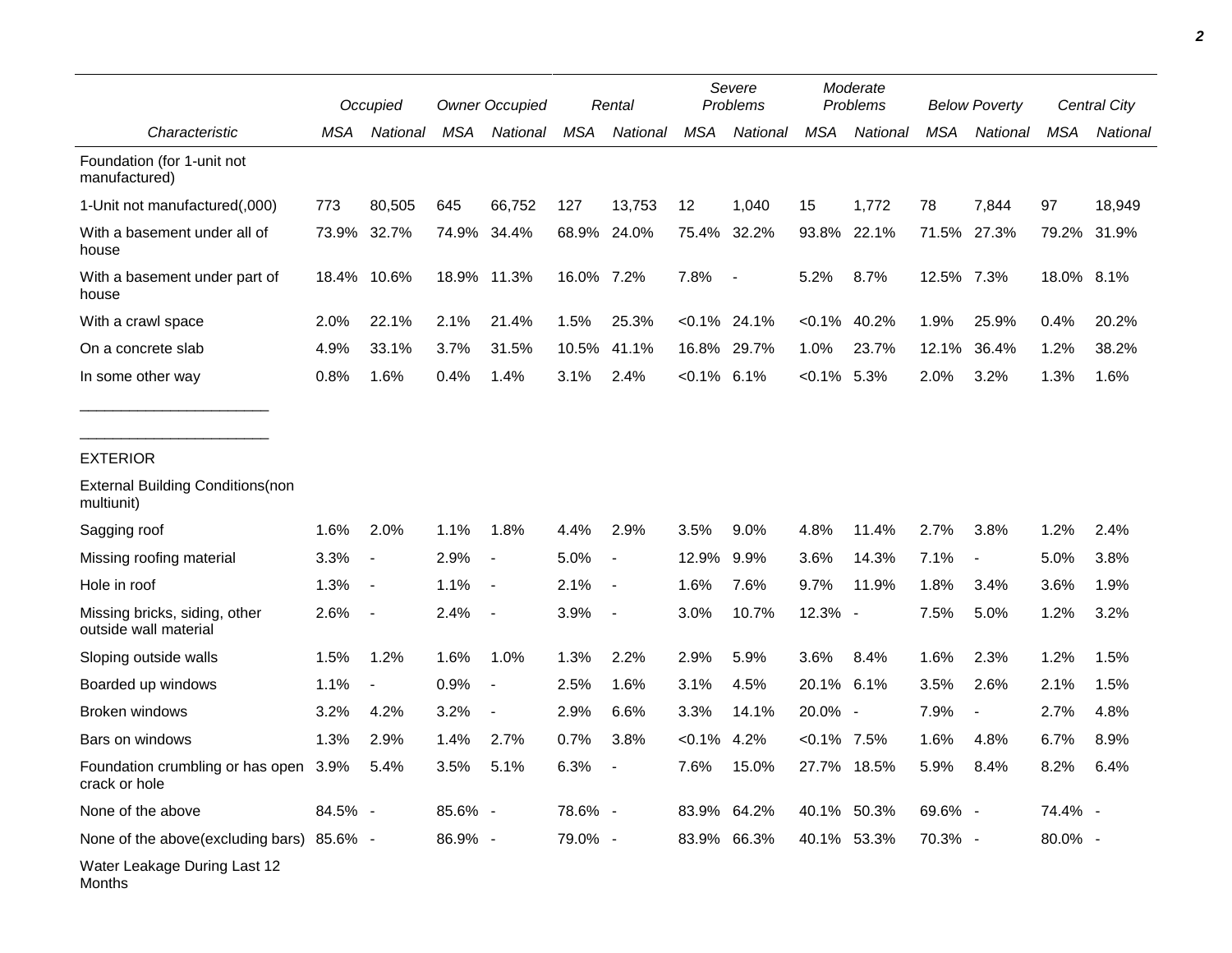|                                         |         | Occupied                 |            | <b>Owner Occupied</b>    |         | Rental                   |                | Severe<br>Problems |             | Moderate<br>Problems     |            | <b>Below Poverty</b>     |            | Central City   |  |
|-----------------------------------------|---------|--------------------------|------------|--------------------------|---------|--------------------------|----------------|--------------------|-------------|--------------------------|------------|--------------------------|------------|----------------|--|
| Characteristic                          | MSA     | National                 | <b>MSA</b> | National                 | MSA     | National                 | <b>MSA</b>     | National           | MSA         | National                 | <b>MSA</b> | National                 | <b>MSA</b> | National       |  |
| With leakage from outside<br>structure  | 17.9%   | 11.0%                    |            | 18.2% 11.5%              | 17.2%   | 9.8%                     |                | 31.9% 17.4%        |             | 52.0% 29.4%              | 18.2%      | 11.6%                    | 25.7%      | 11.6%          |  |
| Roof                                    | 6.3%    | $\overline{\phantom{a}}$ | 6.5%       | $\blacksquare$           | 5.8%    | $\overline{\phantom{a}}$ | 7.6%           | 10.0%              | 22.3% 16.8% |                          | 5.7%       | $\overline{\phantom{a}}$ | 9.3%       | 5.9%           |  |
| <b>Basement leak</b>                    | 9.0%    | 2.8%                     | 9.9%       | 3.4%                     | 7.0%    | 1.4%                     | 25.6%          | 2.5%               | 17.9%       | 5.1%                     | 7.4%       | 1.9%                     | 13.9%      | 2.6%           |  |
| Walls, closed windows, or doors<br>leak | 3.2%    | 2.2%                     | 2.7%       | 1.8%                     | 4.2%    | 3.0%                     | 5.0%           | $\blacksquare$     | 13.6% 8.9%  |                          | 5.4%       | 2.8%                     | 3.6%       | $\blacksquare$ |  |
| Other or Unknown exterior Leak          | 1.3%    | $\overline{\phantom{a}}$ | 0.8%       | 1.1%                     | 2.3%    | 1.3%                     | 3.7%           | 2.9%               | 5.8%        | 3.3%                     | 2.3%       | 1.3%                     | 1.8%       | 1.4%           |  |
| <b>INTERIOR</b>                         |         |                          |            |                          |         |                          |                |                    |             |                          |            |                          |            |                |  |
| Damage                                  |         |                          |            |                          |         |                          |                |                    |             |                          |            |                          |            |                |  |
| Holes in floors                         | 0.7%    | 1.0%                     | 0.5%       | $\overline{\phantom{a}}$ | 1.1%    | 1.6%                     | 1.2%           | 7.2%               | 9.8%        |                          | 2.8%       | 2.1%                     | 0.4%       | 1.3%           |  |
| Open cracks or holes                    | 5.6%    | $\overline{\phantom{a}}$ | 4.3%       | $\overline{\phantom{a}}$ | 8.7%    | $\overline{\phantom{a}}$ | 6.0%           | 18.1%              |             | 50.0% 29.9%              | 9.3%       | $\blacksquare$           | 9.3%       | 6.7%           |  |
| Broken plaster or peeling paint         | 4.0%    | 2.1%                     | 3.2%       | 1.5%                     | 5.9%    | 3.1%                     | 16.0% 8.3%     |                    |             | 35.4% 18.6%              | 6.4%       | 3.4%                     | 6.1%       | 3.2%           |  |
| Water Leakage During Last 12<br>Months  |         |                          |            |                          |         |                          |                |                    |             |                          |            |                          |            |                |  |
| With leakage from inside structure 8.0% |         | $\blacksquare$           | 6.7%       | $\overline{\phantom{a}}$ | 10.9% - |                          | 18.6% -        |                    | 30.6% -     |                          | 9.7%       | $\overline{\phantom{a}}$ | 9.3%       | $\blacksquare$ |  |
| Fixtures backed up or overflowed        | 1.9%    | $\overline{\phantom{a}}$ | 1.6%       | $\blacksquare$           | 2.4%    | $\overline{\phantom{a}}$ | 10.7% 4.9%     |                    | 11.3% 6.6%  |                          | 2.9%       | 2.2%                     | 2.1%       | $\blacksquare$ |  |
| Pipes leaked                            | 3.1%    | $\overline{\phantom{a}}$ | 2.3%       | 2.9%                     | 4.7%    | $\blacksquare$           | 6.6%           | 8.4%               |             | 18.8% 12.5%              | 4.8%       | $\overline{\phantom{a}}$ | 2.6%       | 4.5%           |  |
| Broken water heater                     | 0.7%    | $\blacksquare$           | 0.7%       | $\overline{\phantom{a}}$ | 0.8%    | $\overline{\phantom{a}}$ | $< 0.1\%$ 1.4% |                    | 2.1%        | $\overline{\phantom{a}}$ | 0.1%       | 1.0%                     | 0.2%       | 0.7%           |  |
| Other or Unknown                        | 2.6%    | $\blacksquare$           | 2.2%       | $\overline{\phantom{a}}$ | 3.5%    | $\blacksquare$           | 3.7%           | $\sim$             | 2.1%        | 6.0%                     | 2.6%       | $\blacksquare$           | 4.4%       | 2.9%           |  |
| Rodents                                 |         |                          |            |                          |         |                          |                |                    |             |                          |            |                          |            |                |  |
| Signs of rats in last 3 mon.            | 0.9%    | $\overline{\phantom{a}}$ | 0.6%       |                          | 1.6%    |                          | 1.2%           | 3.3%               | 5.7%        | 3.6%                     | 0.9%       | 1.8%                     | 1.6%       |                |  |
| Signs of mice in last 3 mon.            | 12.1% - |                          | 13.9% -    |                          | 7.8%    | 10.0%                    | 9.0%           | 17.7%              |             | 14.0% 20.0%              | 9.8%       | 12.5%                    | 10.4% -    |                |  |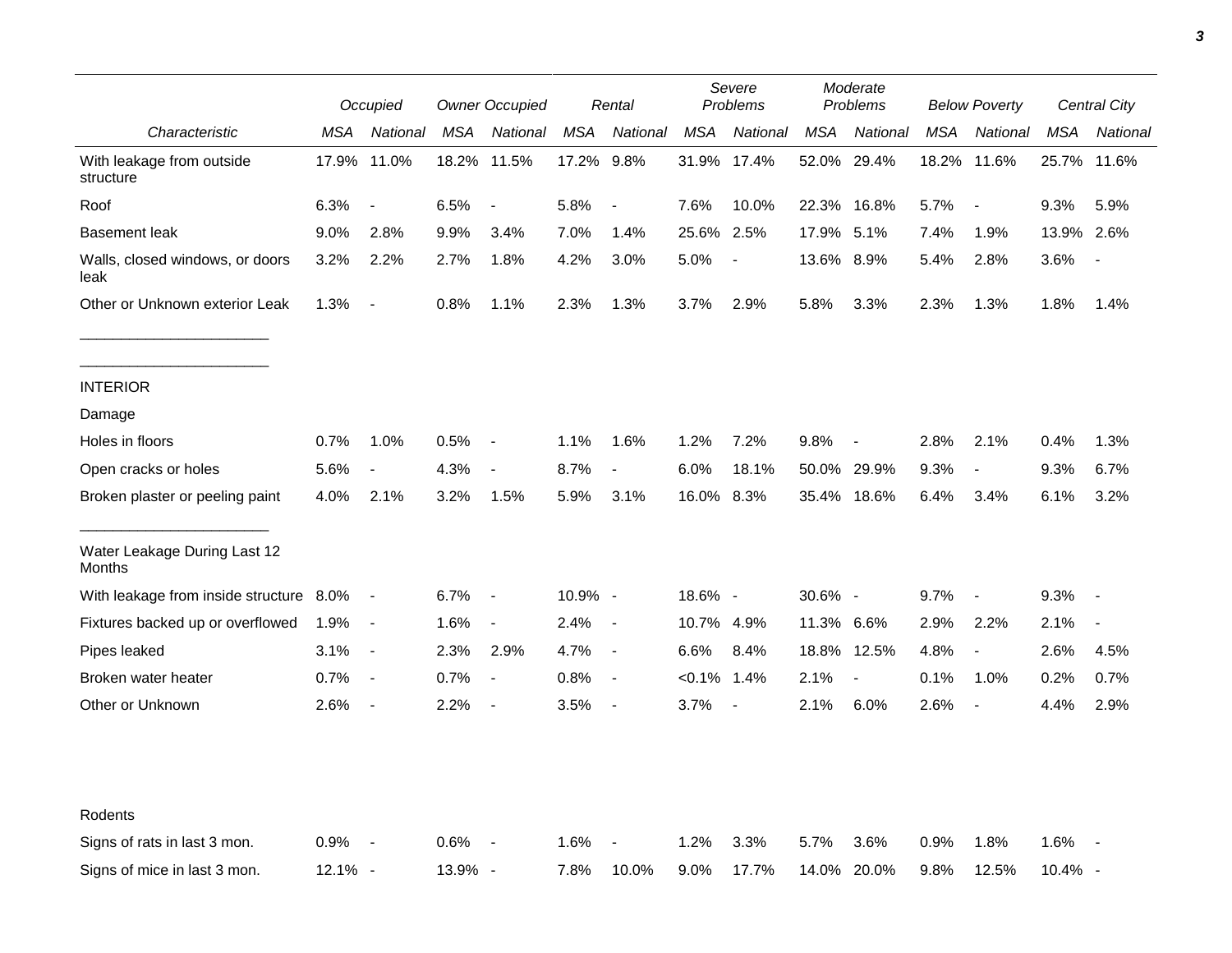|                                                           | Occupied    |                          | <b>Owner Occupied</b> |                          | Rental         |                          | Severe<br>Problems |             | Moderate<br>Problems |             | <b>Below Poverty</b> |                          | Central City   |                          |
|-----------------------------------------------------------|-------------|--------------------------|-----------------------|--------------------------|----------------|--------------------------|--------------------|-------------|----------------------|-------------|----------------------|--------------------------|----------------|--------------------------|
| Characteristic                                            | <b>MSA</b>  | National                 | <b>MSA</b>            | National                 | MSA            | National                 | <b>MSA</b>         | National    | <b>MSA</b>           | National    | <b>MSA</b>           | National                 | <b>MSA</b>     | National                 |
| Signs of rodents, not sure which<br>kind in last 3 mon.   | 0.6%        |                          | 0.5%                  | $\overline{\phantom{a}}$ | 0.8%           | $\overline{\phantom{a}}$ | 2.1%               | 1.5%        | 4.8%                 | 1.6%        | 1.5%                 | 1.0%                     | 0.1%           | 0.7%                     |
| Electrical                                                |             |                          |                       |                          |                |                          |                    |             |                      |             |                      |                          |                |                          |
| No electrical wiring                                      | $< 0.1\%$ - |                          | $< 0.1\%$ -           |                          | $< 0.1\%$ 0.2% |                          | $<0.1\%$ 3.2%      |             | $< 0.1\%$            | 0.1%        | $<0.1\%$ 0.3%        |                          | $< 0.1\%$ 0.1% |                          |
| Exposed wiring                                            | 1.4%        | $\overline{\phantom{a}}$ | 1.1%                  | $\blacksquare$           | 1.9%           | $\overline{\phantom{a}}$ | $< 0.1\%$ 6.2%     |             | 5.3%                 | 3.9%        | 1.7%                 | 2.5%                     | 1.4%           | $\overline{\phantom{a}}$ |
| Rooms without electric outlets                            | 0.7%        | $\sim$                   | 0.5%                  | $\overline{\phantom{a}}$ | 1.3%           | $\overline{\phantom{a}}$ | $< 0.1\%$ 6.5%     |             | 5.8%                 | 2.2%        | 0.8%                 | 1.4%                     | 2.2%           | 1.0%                     |
| Fuses/breakers blown in last 3<br>mon.                    | 10.2% -     |                          | 10.6% -               |                          | 9.3%           | $\blacksquare$           |                    | 22.7% 14.7% | 8.3%                 | 15.1%       | 8.3%                 | $\overline{\phantom{a}}$ | 13.5%          | 9.6%                     |
| Sanitation                                                |             |                          |                       |                          |                |                          |                    |             |                      |             |                      |                          |                |                          |
| Lacking complete kitchen facilities                       | 1.8%        |                          | 0.4%                  | $\overline{\phantom{a}}$ | 4.9%           | $\overline{a}$           | 17.2% 8.4%         |             | 44.3% -              |             | 3.1%                 |                          | 3.8%           | 2.8%                     |
| Lacking some or all plumbing<br>facilities                | 0.9%        | 1.3%                     | $0.8\%$               | $\blacksquare$           | 0.9%           | 2.1%                     | 57.3% -            |             | $< 0.1\%$ 0.0%       |             | 0.8%                 | 2.1%                     | 0.6%           | 1.8%                     |
| Water not safe to drink                                   | 6.7%        | 8.3%                     | 5.4%                  | $\overline{\phantom{a}}$ | 9.6%           | 12.3%                    | 13.8% -            |             | 18.3% -              |             | 12.2% -              |                          | 7.8%           | 10.1%                    |
| Water stoppage in last 3 mon.                             | 3.4%        |                          | 2.6%                  | 3.5%                     | 5.1%           | $\blacksquare$           | 1.1%               | 8.3%        | 7.3%                 | 9.4%        | 5.1%                 | $\blacksquare$           | 4.7%           |                          |
| No flush toilets working some time 1.4%<br>in last 3 mon. |             | 1.9%                     | 1.0%                  | $\overline{a}$           | 2.2%           | 3.4%                     | 3.2%               | 5.7%        | 5.4%                 | 9.8%        | 3.2%                 | $\blacksquare$           | 1.1%           | 2.5%                     |
| With sewage disposal breakdowns 2.2%<br>in last 3 mon.    |             | 1.4%                     | 2.0%                  | 1.2%                     | 2.5%           | 1.7%                     | 11.8% 3.7%         |             | 8.7%                 | 5.0%        | 4.2%                 | 2.0%                     | 2.7%           | 1.6%                     |
| Septic tank, cesspool, chemical<br>toilet                 |             | 10.6% 19.6%              |                       | 13.1% 25.7%              | 5.0%           | 7.5%                     | 3.7%               | 15.6%       | 5.1%                 | 16.1%       | 8.9%                 | 14.7%                    | 0.1%           | 1.3%                     |
| With septic tank or cesspool<br>breakdowns in last 3 mon. | 0.2%        |                          | 0.2%                  |                          | 0.1%           | $\overline{\phantom{a}}$ | 1.1%               | 0.8%        | 1.0%                 |             | 0.4%                 |                          | $< 0.1\%$ -    |                          |
| <b>HEATING/FUEL</b>                                       |             |                          |                       |                          |                |                          |                    |             |                      |             |                      |                          |                |                          |
| <b>Main Heating Equipment</b>                             |             |                          |                       |                          |                |                          |                    |             |                      |             |                      |                          |                |                          |
| Warm-air furnace                                          |             | 80.4% 64.1%              |                       | 85.0% 67.9%              | 69.8% -        |                          |                    | 72.2% 47.8% |                      | 62.3% 39.1% |                      | 79.1% 57.3%              | $61.9\%$ -     |                          |

Steam or hot water system  $12.8\%$  - 10.5% - 18.1% 13.5% 21.6% - 30.9% 14.0% 12.5% - 31.3% 15.6%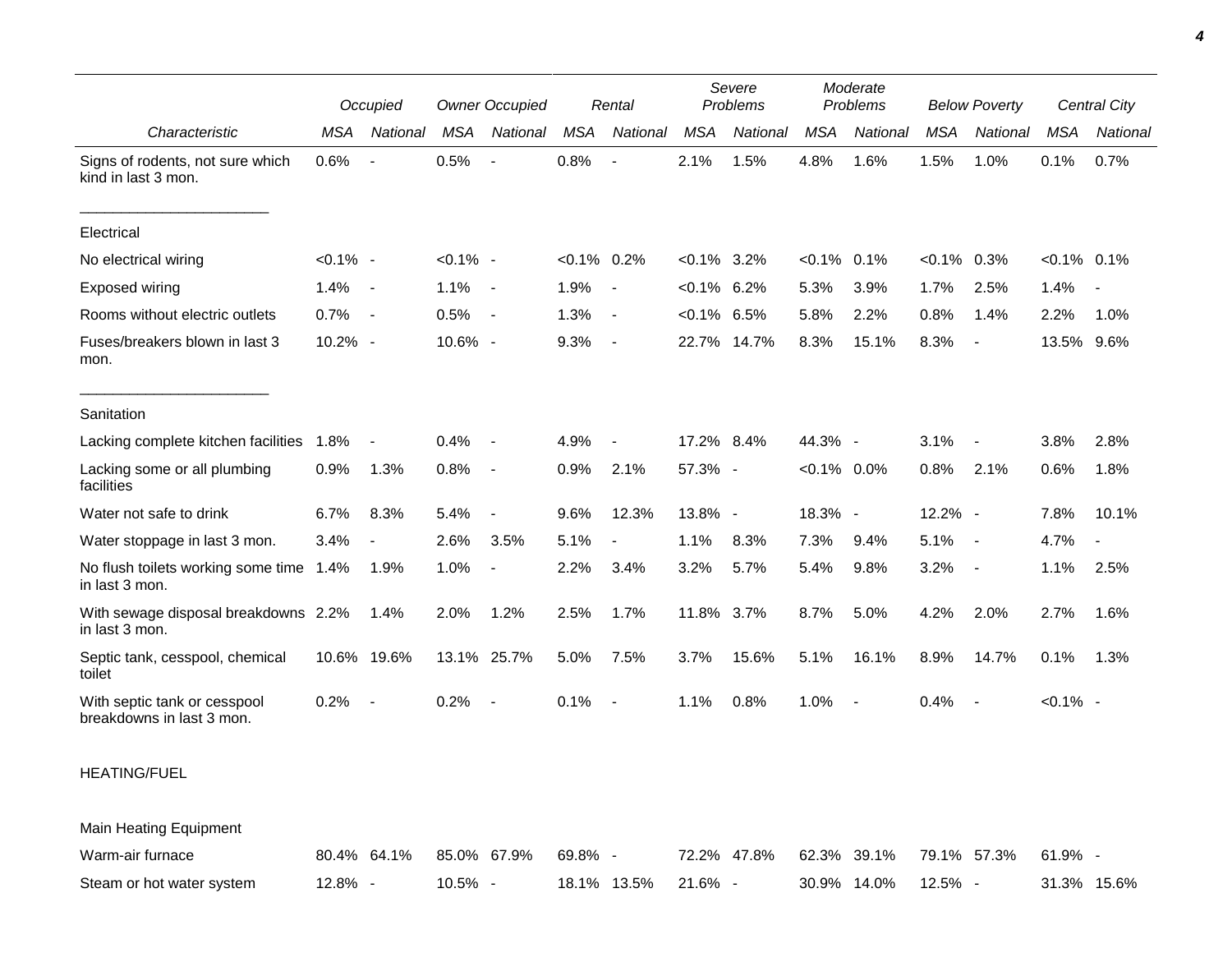|                                                         |                | Occupied                    |                | <b>Owner Occupied</b> |                | Rental                   |                | Severe<br>Problems  |                | Moderate<br>Problems |                | <b>Below Poverty</b> |                     | Central City             |
|---------------------------------------------------------|----------------|-----------------------------|----------------|-----------------------|----------------|--------------------------|----------------|---------------------|----------------|----------------------|----------------|----------------------|---------------------|--------------------------|
| Characteristic                                          | <b>MSA</b>     | National                    | <b>MSA</b>     | National              | <b>MSA</b>     | National                 | <b>MSA</b>     | National            | <b>MSA</b>     | National             | <b>MSA</b>     | National             | <b>MSA</b>          | <b>National</b>          |
| Electric heat pump                                      | 2.3%           | 11.8%                       | 2.4%           | 12.9%                 | 2.1%           | 9.6%                     | $< 0.1\%$ 7.1% |                     | $< 0.1\%$      | 4.8%                 | 1.3%           | 9.7%                 | 0.6%                | 8.5%                     |
| Built-in electric units                                 | 2.7%           | 4.2%                        | 1.2%           | 2.6%                  | 6.0%           | 7.4%                     | 3.7%           | 5.2%                | 4.0%           | 5.6%                 | 3.4%           | 5.9%                 | 2.7%                | 3.9%                     |
| Floor, wall, or other built-in hot air<br>without ducts | 0.8%           | 3.9%                        | 0.3%           | 2.4%                  | 2.1%           | 6.9%                     | 1.2%           | 7.0%                | 1.0%           | 5.6%                 | 1.1%           | 6.7%                 | 2.0%                | 5.2%                     |
| Room heaters with flue                                  | 0.3%           | 0.8%                        | 0.1%           | 0.7%                  | 0.7%           | 1.0%                     | $< 0.1\%$ 1.1% |                     | $< 0.1\%$      | $1.1\%$              | 1.2%           | 1.4%                 | $< 0.1\%$           | $0.6\%$                  |
| Room heaters without flue                               | 0.1%           | 1.0%                        | 0.1%           | 0.8%                  | $< 0.1\%$      | 1.2%                     | $< 0.1\%$ 2.5% |                     | 1.8%           | 25.2%                | $< 0.1\%$ 2.2% |                      | 0.1%                | 0.7%                     |
| Portable electric heaters                               | 0.1%           | 1.2%                        | $< 0.1\%$      | 0.9%                  | 0.4%           | 1.8%                     | 1.3%           | 3.9%                | $< 0.1\%$ 2.0% |                      | 0.1%           | 3.0%                 | 0.2%                | 1.4%                     |
| <b>Stoves</b>                                           | 0.2%           | 0.9%                        | 0.2%           | 1.2%                  | 0.1%           | 0.5%                     | $< 0.1\%$ 4.0% |                     | $< 0.1\%$ 1.0% |                      | $< 0.1\%$      | 1.2%                 | $< 0.1\%$ 0.1%      |                          |
| Fireplace with inserts                                  | $< 0.1\%$ -    |                             | $< 0.1\%$ -    |                       | $< 0.1\%$      | $< 0.1\%$                | $< 0.1\%$ 0.1% |                     | $< 0.1\%$ 0.1% |                      | $< 0.1\%$ 0.1% |                      | $< 0.1\%$ $< 0.1\%$ |                          |
| Fireplace without inserts                               | $< 0.1\%$ -    |                             | $< 0.1\%$ 0.1% |                       | 0.1%           | $\blacksquare$           | $< 0.1\%$ 0.2% |                     | $< 0.1\%$ 0.1% |                      | $< 0.1\%$      | 0.1%                 | 0.1%                | $\sim$                   |
| Other                                                   | 0.3%           | $\overline{\phantom{a}}$    | 0.1%           | $\sim$                | 0.6%           | $\overline{\phantom{a}}$ | $< 0.1\%$ 1.1% |                     | $< 0.1\%$ 0.3% |                      | 1.3%           | 0.7%                 | 1.1%                | 0.3%                     |
| No heating equipment                                    | $< 0.1\%$      | 0.4%                        | $< 0.1\%$ 0.3% |                       | $< 0.1\%$ 0.7% |                          | $< 0.1\%$ -    |                     | $< 0.1\%$      | $0.7\%$              | $< 0.1\%$ 0.6% |                      | $< 0.1\%$ 0.7%      |                          |
| Cooking stove                                           | $< 0.1\%$ 0.1% |                             | $< 0.1\%$ -    |                       | $< 0.1\%$ 0.1% |                          | $< 0.1\%$ 0.2% |                     | $<0.1\%$ 0.3%  |                      | $< 0.1\%$ 0.2% |                      | $< 0.1\%$ 0.1%      |                          |
| <b>Water Heating Fuel</b>                               |                |                             |                |                       |                |                          |                |                     |                |                      |                |                      |                     |                          |
| Electricity                                             | 24.0%          | 41.3%                       | 22.2%          | 39.0%                 |                | 27.9% 45.7%              | 13.0%          | 38.7%               | 17.2%          | 39.0%                | 31.9%          | 46.9%                | 12.8% 31.9%         |                          |
| Gas, LP/bottled gas                                     | 75.6%          | 54.3%                       | 77.3%          | 56.6%                 |                | 71.8% 49.7%              | 85.8% 53.8%    |                     |                | 81.8% 55.2%          | 68.0%          | 49.2%                | 87.0% 62.8%         |                          |
| Fuel oil                                                | 0.2%           | 4.1%                        | 0.3%           | 4.0%                  | $< 0.1\%$ 4.3% |                          | $< 0.1\%$ 6.5% |                     | $< 0.1\%$ 5.1% |                      | $< 0.1\%$ 3.6% |                      | $< 0.1\%$ 5.0%      |                          |
| Kerosene or other liquid fuel                           | $< 0.1\%$ -    |                             | $< 0.1\%$ -    |                       | $< 0.1\%$ -    |                          |                | $< 0.1\%$ $< 0.1\%$ | $< 0.1\%$      | 0.1%                 | $< 0.1\%$ -    |                      | $< 0.1\%$ -         |                          |
| Other                                                   | 0.2%           | $\blacksquare$              | 0.1%           | 0.4%                  | 0.3%           | $\blacksquare$           | 1.2%           | 1.0%                | 1.0%           | 0.5%                 | 0.1%           | $\blacksquare$       | 0.2%                | $\overline{\phantom{a}}$ |
| Clothes Dryer(,000)                                     | 830            | 93,052                      | 670            | 72,397                | 160            | 20,655                   | 12             | 1,139               | 19             | 2,344                | 88             | 9,825                | 104                 | 21,908                   |
| Have Clothes Dryer                                      | 83.3%          | $\mathcal{L}_{\mathcal{C}}$ | 96.9% -        |                       | 52.5% -        |                          | 81.2%          | 54.2%               | 55.2%          | $\overline{a}$       | 66.3% -        |                      | 62.8% -             |                          |
| Electricity                                             | 58.1%          | 78.1%                       | 56.6%          | 76.4%                 | 64.5% 84.0%    |                          | 56.5%          | 78.9%               | 53.9%          | 82.5%                |                | 64.6% 82.1%          | 48.3% 74.3%         |                          |
| Gas, LP gas (liquid propane)                            | 41.9%          | 21.8%                       | 43.4% 23.5%    |                       |                | 35.5% 15.8%              | 43.5%          | 21.0%               |                | 46.1% 17.5%          | 35.4%          | 17.8%                | 51.7%               | 25.6%                    |
| Other                                                   | $< 0.1\%$ 0.1% |                             | $< 0.1\%$ -    |                       | $< 0.1\%$ 0.1% |                          | $< 0.1\%$ 0.1% |                     |                | $< 0.1\%$ $< 0.1\%$  | $< 0.1\%$ 0.1% |                      | $< 0.1\%$ 0.1%      |                          |

Heating Problems

\_\_\_\_\_\_\_\_\_\_\_\_\_\_\_\_\_\_\_\_\_\_\_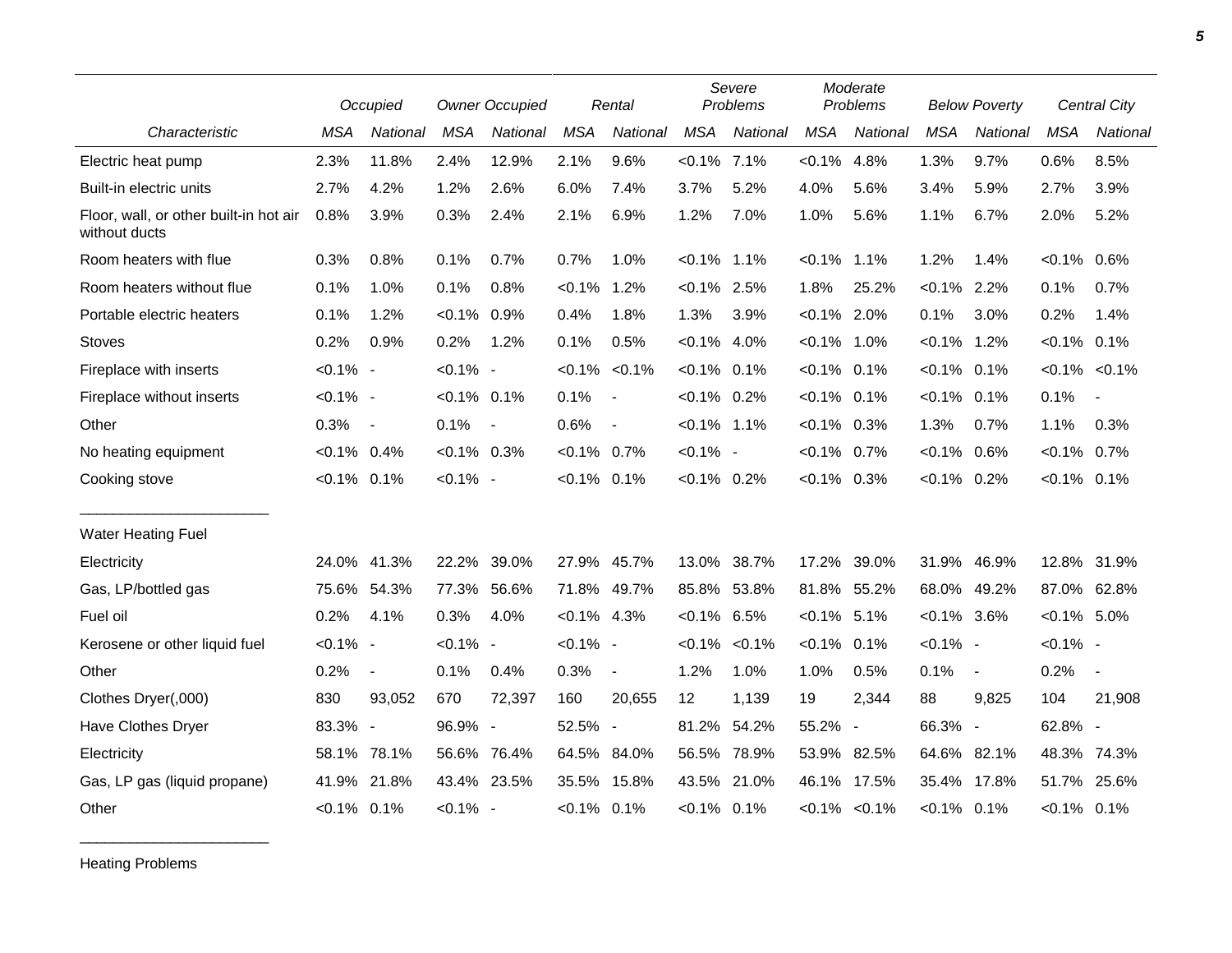|                                                                   |                | Occupied                 |                | <b>Owner Occupied</b>    |                | Rental                   |                | Severe<br>Problems       |            | Moderate<br>Problems     |                | <b>Below Poverty</b>     |                | <b>Central City</b> |
|-------------------------------------------------------------------|----------------|--------------------------|----------------|--------------------------|----------------|--------------------------|----------------|--------------------------|------------|--------------------------|----------------|--------------------------|----------------|---------------------|
| Characteristic                                                    | MSA            | National                 | <b>MSA</b>     | National                 | <b>MSA</b>     | National                 | <b>MSA</b>     | National                 | <b>MSA</b> | National                 | <b>MSA</b>     | National                 | <b>MSA</b>     | National            |
| Uncomfortably cold for 24 hours or 11.7% 9.1%<br>more last winter |                |                          | 10.2%          | 7.7%                     | 15.6% -        |                          | 48.2% -        |                          | 26.5% -    |                          | 17.3%          | 13.7%                    | 12.8%          | 10.1%               |
| Heating equipment breakdowns                                      | 2.7%           |                          | 2.1%           | $\blacksquare$           | 4.2%           | 3.2%                     | 45.8% 31.2%    |                          | 6.0%       | 4.1%                     | 4.8%           | $\overline{\phantom{a}}$ | 2.9%           | $\overline{a}$      |
| Other causes                                                      | 8.4%           | 5.9%                     | 8.1%           | 5.5%                     | 9.0%           | 6.7%                     | 13.4% -        |                          | 16.4% -    |                          | 10.1%          | $8.0\%$                  | 7.9%           | 6.0%                |
| Utility interruption                                              | 4.5%           | 1.9%                     | 5.5%           | 2.3%                     | 2.1%           | 1.1%                     | $< 0.1\%$ 1.5% |                          | 1.7%       | $\overline{\phantom{a}}$ | 4.0%           | 1.6%                     | 1.7%           | 1.1%                |
| Inadequate heating capacity                                       | 1.4%           | $\overline{\phantom{a}}$ | 0.9%           | $\overline{a}$           | 2.3%           | $\overline{\phantom{a}}$ | 10.7% 3.9%     |                          | 0.9%       | 5.4%                     | 2.6%           | $\overline{\phantom{a}}$ | 2.6%           | 1.7%                |
| Inadequate insulation                                             | 1.3%           | $\blacksquare$           | 0.9%           | $\overline{\phantom{a}}$ | 2.2%           | $\overline{\phantom{a}}$ | 12.0% 3.1%     |                          | 1.5%       | 5.0%                     | 2.6%           | 2.0%                     | 2.8%           | 1.4%                |
| Cost of heating                                                   | 1.1%           | $\blacksquare$           | 0.4%           | 1.0%                     | 2.6%           | 1.1%                     | $< 0.1\%$ 1.7% |                          | 9.3%       | 2.8%                     | 1.5%           | $\blacksquare$           | 3.0%           | 0.8%                |
| Other                                                             | 1.0%           | 1.3%                     | 0.5%           | 1.2%                     | 2.1%           | 1.6%                     | 1.4%           | 3.5%                     | 3.0%       | $\overline{\phantom{a}}$ | 2.3%           | 1.8%                     | 0.7%           | 1.6%                |
| SELECTED PHYSICAL<br><b>PROBLEMS</b>                              |                |                          |                |                          |                |                          |                |                          |            |                          |                |                          |                |                     |
| Severe Physical Problems(,000)                                    | 15             | 2,103                    | 10             | 907                      | 5              | 1,196                    | 15             | 2,103                    |            |                          | 3              | 522                      | 3              | 909                 |
| Severe physical problems                                          | 1.5%           | 1.8%                     | 1.4%           | $\overline{\phantom{a}}$ | 1.7%           | 3.1%                     | 100%           | $\overline{\phantom{a}}$ |            |                          | 2.4%           | 3.3%                     | 1.5%           | 2.7%                |
| Plumbing                                                          | 0.9%           | 1.2%                     | 0.8%           | $\overline{\phantom{a}}$ | 0.9%           | 2.1%                     | 57.3% -        |                          |            |                          | 0.8%           | 2.1%                     | 0.6%           | 1.8%                |
| Heating                                                           | 0.6%           | $\overline{\phantom{a}}$ | 0.5%           | $\overline{\phantom{a}}$ | 0.8%           | $\overline{\phantom{a}}$ | 42.7%          | 28.6%                    |            |                          | 1.6%           | 1.1%                     | 0.9%           | $\blacksquare$      |
| Electric                                                          | $< 0.1\%$ 0.1% |                          | $< 0.1\%$ 0.1% |                          | $< 0.1\%$ -    |                          | $< 0.1\%$ 3.1% |                          |            |                          | $< 0.1\%$      | 0.1%                     | $< 0.1\%$ -    |                     |
| Hallways                                                          | $< 0.1\%$ 0.0% |                          | $< 0.1\%$ 0.0% |                          | $< 0.1\%$ 0.0% |                          | $< 0.1\%$      | $0.0\%$                  |            |                          | $< 0.1\%$      | 0.0%                     | $< 0.1\%$ 0.0% |                     |
| Upkeep                                                            | $< 0.1\%$ -    |                          | $< 0.1\%$ -    |                          | 0.1%           | $\blacksquare$           | 1.2%           | 2.5%                     |            | $\mathbf{r}$             | 0.1%           | $\overline{\phantom{a}}$ | $< 0.1\%$ 0.1% |                     |
| Moderate Physical Problems(,000)                                  | 34             | 4,126                    | 9              | 1,568                    | 25             | 2,558                    | $\epsilon$     |                          | 34         | 4,126                    | 11             | 1,170                    | 11             | 1,628               |
| Moderate physical problems                                        | 3.4%           | $\overline{a}$           | 1.3%           | 2.1%                     | 8.3%           | 6.6%                     |                |                          | 100%       | $\overline{\phantom{a}}$ | 8.1%           | $\overline{\phantom{a}}$ | 6.8%           | 4.9%                |
| Plumbing                                                          | 0.1%           | $\overline{\phantom{a}}$ | $< 0.1\%$ -    |                          | 0.4%           |                          |                |                          | 3.9%       | 5.2%                     | 0.3%           | $\overline{\phantom{a}}$ | $< 0.1\%$      | 0.3%                |
| Heating                                                           | 0.1%           | 0.9%                     | 0.1%           | 0.8%                     | $< 0.1\%$      | 1.1%                     |                |                          | 1.8%       | 25.2%                    | $< 0.1\%$ 2.1% |                          | 0.1%           | 0.7%                |
| Upkeep                                                            | 1.5%           | $\overline{\phantom{a}}$ | 0.2%           | 0.5%                     | 4.5%           | $\overline{\phantom{a}}$ |                |                          | 44.3%      | $\overline{\phantom{a}}$ | 3.0%           | $\overline{\phantom{a}}$ | 3.6%           | 2.6%                |
| Hallways                                                          | $< 0.1\%$      | 0.0%                     | $< 0.1\%$      | 0.0%                     | $< 0.1\%$      | 0.0%                     |                |                          | $< 0.1\%$  | 0.0%                     | $< 0.1\%$ 0.0% |                          | $< 0.1\%$      | 0.0%                |
| Kitchen                                                           | 1.8%           | 1.0%                     | 0.9%           | 0.7%                     | 3.7%           | 1.7%                     |                |                          | 52.0%      | 28.2%                    | 4.8%           | 2.3%                     | 3.1%           | 1.6%                |

\_\_\_\_\_\_\_\_\_\_\_\_\_\_\_\_\_\_\_\_\_\_\_